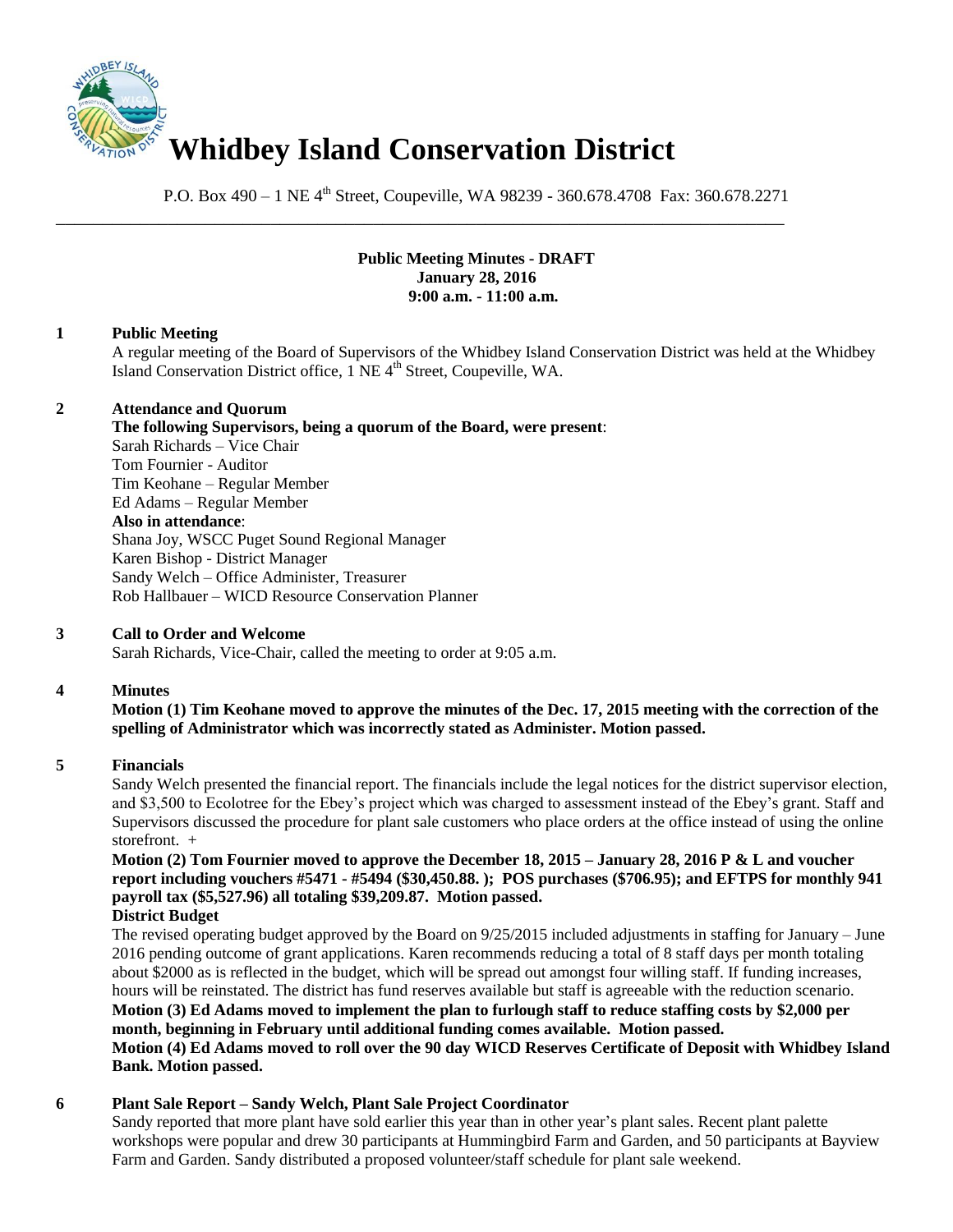# **7 Elections**

Sandy said that the district election process was complete, with Tim Keohane re-elected to serve until 2019. In spite of newspaper and website outreach efforts and public notices, no other candidates came forth to run for this position.

# **8 Office E Mail Conversion**

Staff reported on research conducted for office E mail migration from the local system managed by Island Networks to another E mail provider. Staff shared information on provider costs and services. Office 365 seems to be the best fit for the District. Staff is recommending that licenses be purchased for Office 365 GovPlan2 for \$6.44 per user per month (\$540.96 per year) from Planet Technologies. This covers E mail only plus government security and backup. Josh Blackmer of Whidbey Tech Solutions in Oak Harbor estimated \$750 in staff time for the transition. Island Networks will continue to monitor the NAS and backup functions.

### **Motion (5) Tom Fournier moved to approve payment for the Office 365 licenses for the next year of \$540.96 to Planet Technologies and estimated \$750 in installation costs to Whidbey Tech Solutions for upgrading to Office 365. Motion passed.**

#### **9 Farm Plan Presentation – Bruce Gordon**

Bruce presented Farm Plan 1\_16\_1. The farm in located in the Ebey's watershed. The board discussed the drainage issues in Ebey's. Shana Joy from WSCC suggested that landowners and the district consider applying for the NRCS RCPP program.

### **Motion (6) Tim Keohane moved to approve Farm Plan 1\_16\_1. Motion passed.**

# **10 WSCC Report**

Shana Joy reported on the updates to the Supervisor Handbook assembled by WSCC. She said that Lyn Brown was elected WSCC Board Chair, and Larry Cochran is the new Commissioner and Board Vice-Chair. Shana updated the board on legislative activities with regard to forestry funding and an election bill. Shana will be scheduling a conference to discuss shellfish funding. The PSCD (Puget Sound Conservation Districts) received funding from Nature Conservancy for a stormwater implementation capacity project model, and to scale up the Better Ground website.

# **11 WICD Policy Change for SAM – System for Award Management**

Staff recommended including a policy in our policies and procedures manual to insure compliance by our contractors hired by the district with SAM. The policy requires staff to run a SAM check for contractors prior to entering into a contractual agreement and is integrated into the 9.1 Purchases of Goods and Services (Contracting) section of the WICD Policies and Procedures manual.

**Motion (7) Sarah Richards moved to accept the addition of the System for Award Management verification requirement into section 9.1 of the WICD Policies and Procedure manual. Motion passed.** 

#### **12 Forest Plan Presentation – Rob Hallbauer Motion (8) Sarah Richards moved to approve forest plan 1\_16\_1.**

# **13 Greenbank Beach update**

Rob said he recently attended the Greenbank Beach and Boat Club annual homeowner's meeting. The Greenbank Marsh Restoration Issues Assessment grant project was discussed. Rob is currently working on a drift study as part of the grant. WICD has been given approval from the funder – the Recreation Conservation Office (RCO) to begin work. The flooding in the area is increasing adjacent homeowner interest in this project.

#### **14 Upcoming Dates, Review of Motions, Adjourn Dates:**

Board Meetings: February 18, 2016 – 9:00 – 11:00 March 24, 2016 – 9:00 – 11:00 Legislative Days – Olympia: February 22 and 23 WICD Plant Sale: Feb.  $24 - 27$  with customer pick up on Saturday, Feb. 27 at Camp Casey WICD Planning Meeting, March 7 – Jenne Farm (tentative)

#### **Motions:**

**Motion (1) Tim Keohane moved to approve the minutes of the Dec. 17, 2015 meeting with the correction of the spelling of Administrator which was incorrectly stated as Administer. Motion passed.**